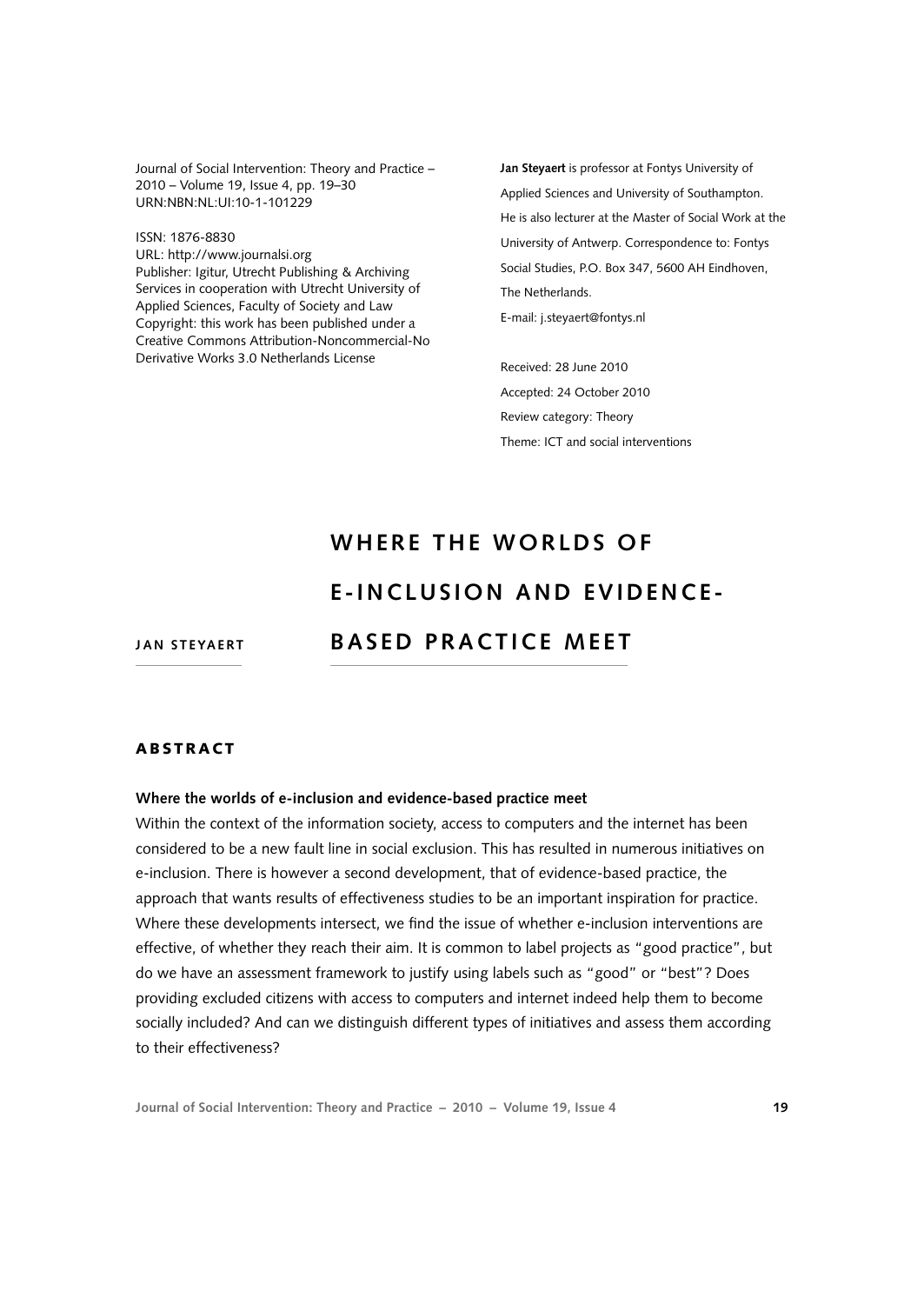#### K e y w o r d s

E-inclusion, evidence-based practice, best practices

# SAMENVATTING

#### **Waar digitale inclusie en evidence-based practice samenkomen**

De beschikbaarheid van computers en internet wordt in de hedendaagse kennissamenleving gezien als een van de factoren die sociale inclusie (of exclusie) kunnen versterken. Bijgevolg zijn er diverse initiatieven in het leven geroepen om digitale inclusie te stimuleren. Daarnaast is er sprake van een toenemende roep tot het toepassen van effectief bewezen interventies in sociale interventiepraktijken (evidence-based practice). Deze twee tendensen, samengevoegd, roepen de vraag op of interventies gericht op het stimuleren van digitale inclusie ook daadwerkelijk effectief zijn en digitale inclusie daadwerkelijk versterken. Het is een gewoonte om bewezen interventies als "goede praktijken" te beschouwen, maar de vraag is of er een beoordelingskader is waarmee classificaties als "goed" toegekend kunnen worden. Levert het een bijdrage aan sociale inclusie om burgers toegang tot computers en internet te verschaffen? Kunnen we verschillende interventies die hierop gericht zijn categoriseren en beoordelen op basis van hun effectiviteit? In dit artikel wordt antwoord gezocht op deze vragen.

## Tr e f w o o r d e n

Digitale inclusie, goede praktijken

## I N T R O D U C T I O N

A survey for the BBC early in 2010 showed that across the world 79% of adults considered internet access to be "a human right". The secretary-general of the International Telecommunication Union (ITU) commented that "The right to communicate cannot be ignored. The internet is the most powerful potential source of enlightenment ever created. Governments must regard the internet as basic infrastructure – just like roads, waste and water" (BBC News, 8th March 2010, see [http://news.bbc.co.uk/2/hi/8548190.stm\)](http://news.bbc.co.uk/2/hi/8548190.stm).

The advances of information technology and the equally fast moving developments of communication technology resulted in society's housing infrastructure not only being served by a network of water, gas and electricity supply, but also by a similar network of information supply.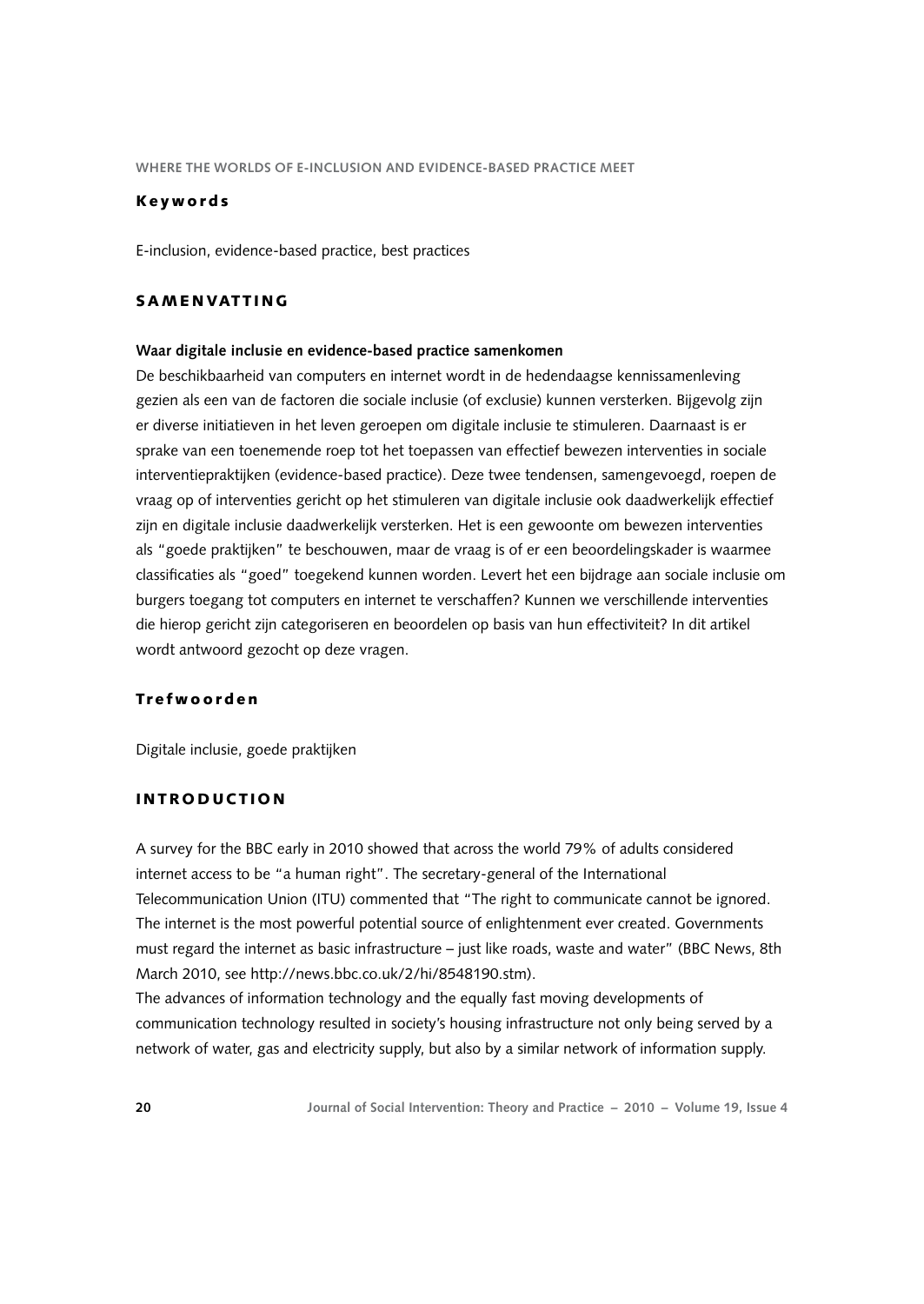"The 'information grid' is seen as analogous to the electrical supply. As the electricity grid links every home, office, factory and shop to provide energy, so the information grid offers information wherever it is needed. This is, of course, an evolutionary process, but with the spread of ISDN we have the foundational elements of an 'information society'" (Webster, 1995, p. 7). Of course, since those thoughts were published we have seen the emergence and diffusion of always-on (ADSL and the like) and wireless connections, so that today's reality far surpasses yesterday's dreams.

Within this context, it should not come as a surprise that access to computers and the internet have been considered to be a new faultline in social exclusion: those who don't have access are the information have-nots, the informational excluded part of the population (Steyaert & Gould, 2009). The reverse of this perspective is that providing socially excluded citizens with computers and internet access helps them to overcome their social exclusion. Examples include the UK's March 2010 national plan for digital participation, aiming to reduce the 12.5 million citizens currently not online to 5 million. The aim is "to ensure that everyone who wants to be online can get online, do more online and benefit from the advantages of being online" (UK's National Plan for Digital Participation, March 2010, p. 5). Most Western countries have seen numerous similar policy initiatives over the past decade, all aiming to bring more citizens online, to avoid a digital divide. New media become not only a technological innovation but also a social medicine, the healing powers of which are comparable to the effects and popularity once associated with Prozac or Viagra. The power of technological progress has led many to believe and/or hope that this energy could be channelled so as to invoke social progress. This hope is only the latest in a long history of technology based utopias[1,](#page-10-0) of which Francis Bacon's New Atlantis was probably the first one (Bacon, 2010 (original 1626)). One could argue that Howard Rheingold's virtual community is the first utopia of the current wave of new media (Rheingold, 1993).

There is however a second development, that of evidence-based practice, the approach that wants results of effectiveness studies to be an important inspiration for practice. Doing something with good intentions and hard work is no guarantee that the hoped for results are achieved. Actions and professional interventions can have surprisingly perverse effects. Numerous examples exist where results were significantly different from the original goals.

The evidence-based practice movement emerged in medicine soon after World War II and has since changed that profession profoundly, and to our great benefit! The use of random controlled trials (RCTs) and meta-reviews has greatly enhanced the knowledge base of the medical profession. Given this success it is no surprise that over the past decades, evidence-based practice started oozing into other professions such as nursing, physiotherapy, psychiatry, social work and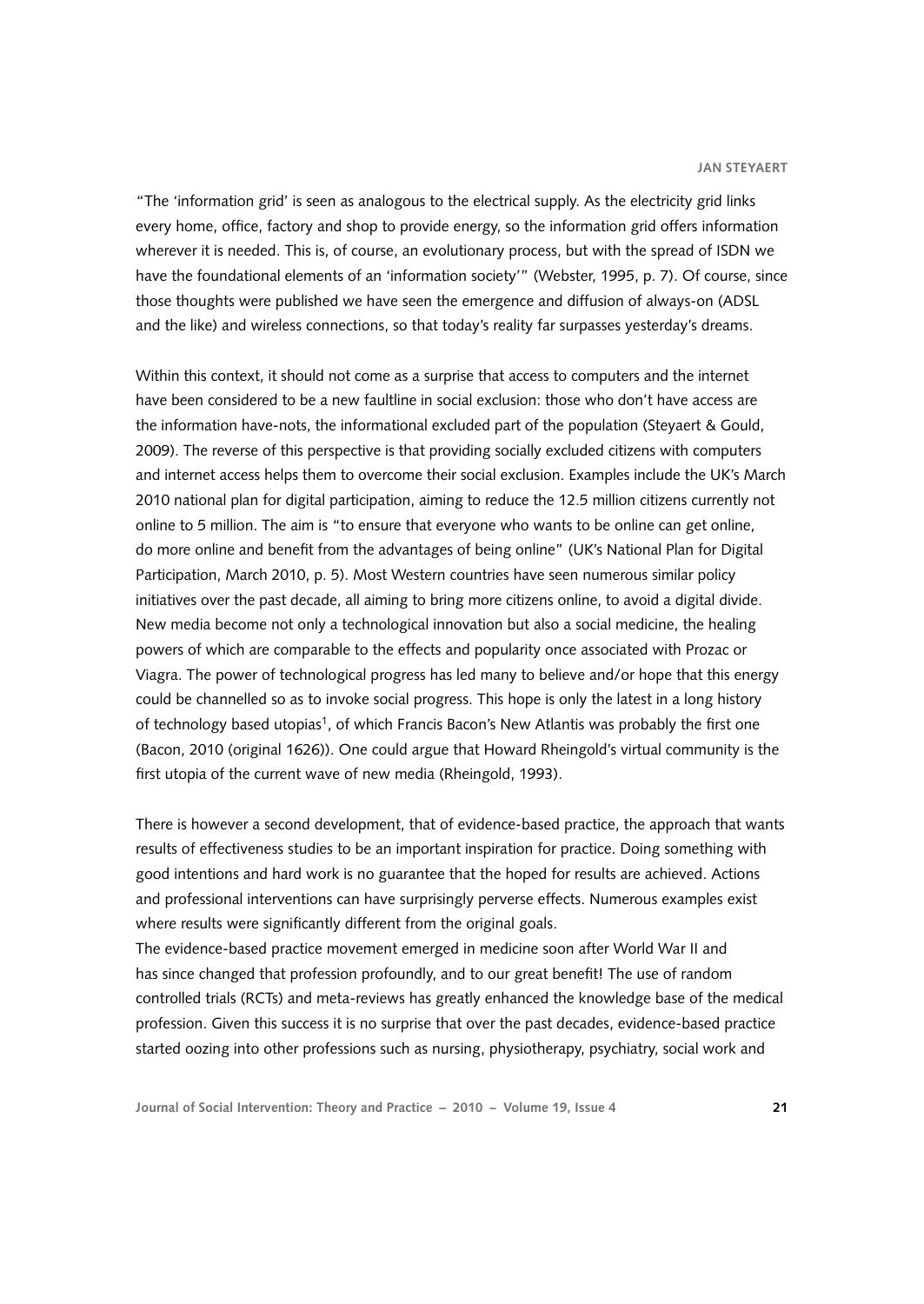social policy. Within social work, doubt about the effects of social interventions was explicitly voiced by Joel Fischer in 1973 with a number of articles with telling titles such as "Is casework effective?" or "Does anything work?" (Fischer, 1973, 1978). Fischer can rightly be described as "the father of professional doubt" (see [www.historyofsocialwork.org\)](www.historyofsocialwork.org). Many have followed in his footsteps and evidence-based practice is now a core element of social work's agenda.

At the intersection of these developments lies the issue of whether e-inclusion interventions are effective, of whether they reach their aim. It is common to label projects as "good practice", but do we have an assessment framework to justify using labels such as "good"? Does providing excluded citizens with access to computers and the internet indeed help them to become socially included? And can we distinguish different types of initiative and assess them according to their effectiveness?

Not that we do not want new media to be helpful in fighting social exclusion! It is clear that over the past three decades, social exclusion has increased. The welfare state, as it emerged after the Second World War, was good at providing a caring infrastructure and reducing social inequality during the fifties and sixties. From the eighties onwards, social inequality increased again. This can be seen from statistics on income inequalities and the long term development of the Gini coefficient (Wilkinson & Pickett, 2009). But it can also be seen from differential life expectancy. Although we all tend to live longer than our ancestors, well-off citizens live on average three years longer than their poor neighbours. When it comes to the number of years lived in good health, rather than absolute number of years lived, the difference goes up to twelve years. It is a matter of concern that since inequality in health was identified by the Black report in the UK in 1980, and despite numerous health policies designed to decrease these differences, they actually have increased rather than decreased in Western countries.

So the need to reduce social inequality is obvious, and if new technology can help to do so, it is very much to be welcomed. We first however need to answer the question of effectiveness, given the "professional doubt" that evidence-based practice rightly introduced. And that implies constructing an assessment framework for e-inclusion initiatives. We propose to do so by using a number of building blocks.

# BUILDING BLOCKS FOR AN ASSESSMENT FRAMEWORK

The first building block is access. If people do not have access to computers and internet, all subsequent issues become irrelevant. One important observation here is that while initial surveys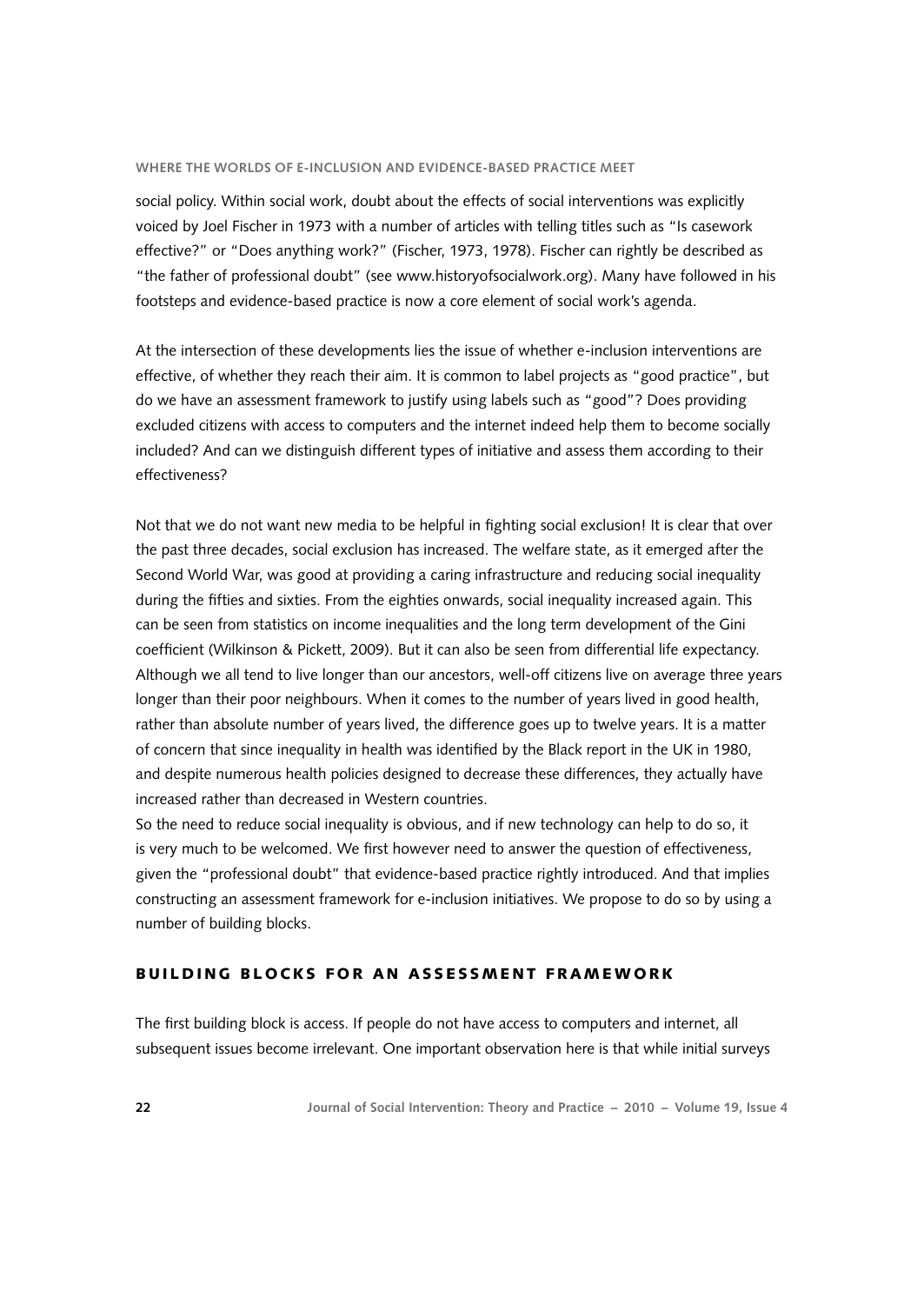on the digital divide showed about seven faultlines (education, income, gender, city/rural ...), these seem to have collapsed to one dominant faultline (age). The older somebody is, the less likely it is that they have access to and make use of new technology. This is likely to imply that initiatives focusing on increased access are mostly relevant for age groups 75 and over. Closely related to access is the need for skills. Although there have been significant improvements in user-friendliness and reliability of software, using computers and the internet still calls for a robust set of digital skills. These are not a given but need to be acquired. Within the context of Western societies with high levels of internet availability, differences in skills become more important:

Differences in digital skills lie at the heart of social inequality in advanced knowledge societies. The Internet access 'markets' in these societies are close to reaching saturation point, giving almost everyone access to the Net. By contrast, differences in digital skills appear to be widening over time. (De Haan, 2010, p. 292)

The second building block for an assessment framework is what access to computers and the internet is used for, the content preferences of users. While at the time of the advent of the information society the new applications were predominantly work-related, technology is now much more multi-purpose and strong on entertainment and leisure. HP advertises their laptops as "entertainment centres".

There are some indications that content preferences of users are a strong mediating variable in the effect of new media on social exclusion. A UK study on the effects of home internet access on school results indicated there was a positive correlation between both. But only for girls. Boys used their internet access predominantly for leisure purposes, and did not achieve better school results:

There was a statistically significant positive association between pupils' use of ICT out of school for leisure purposes and decreases in attainment. This effect was over twice as large an effect as the positive association of using ICT for educational purposes. In other words, it is not access or general use of ICT per se that could raise attainment, but rather how the technology is used that matters. (Valentine, Marsh & Pattie, 2005, p. 8)

The third building block for an assessment framework is a lesson from Sesame Street: differential consequences of usage. Over the past decades, few children have grown up without seeing Sesame Street. The former popularity of this children's TV-program makes it easy to forget that it was initially developed as a social intervention to reduce social exclusion by enhancing literacy and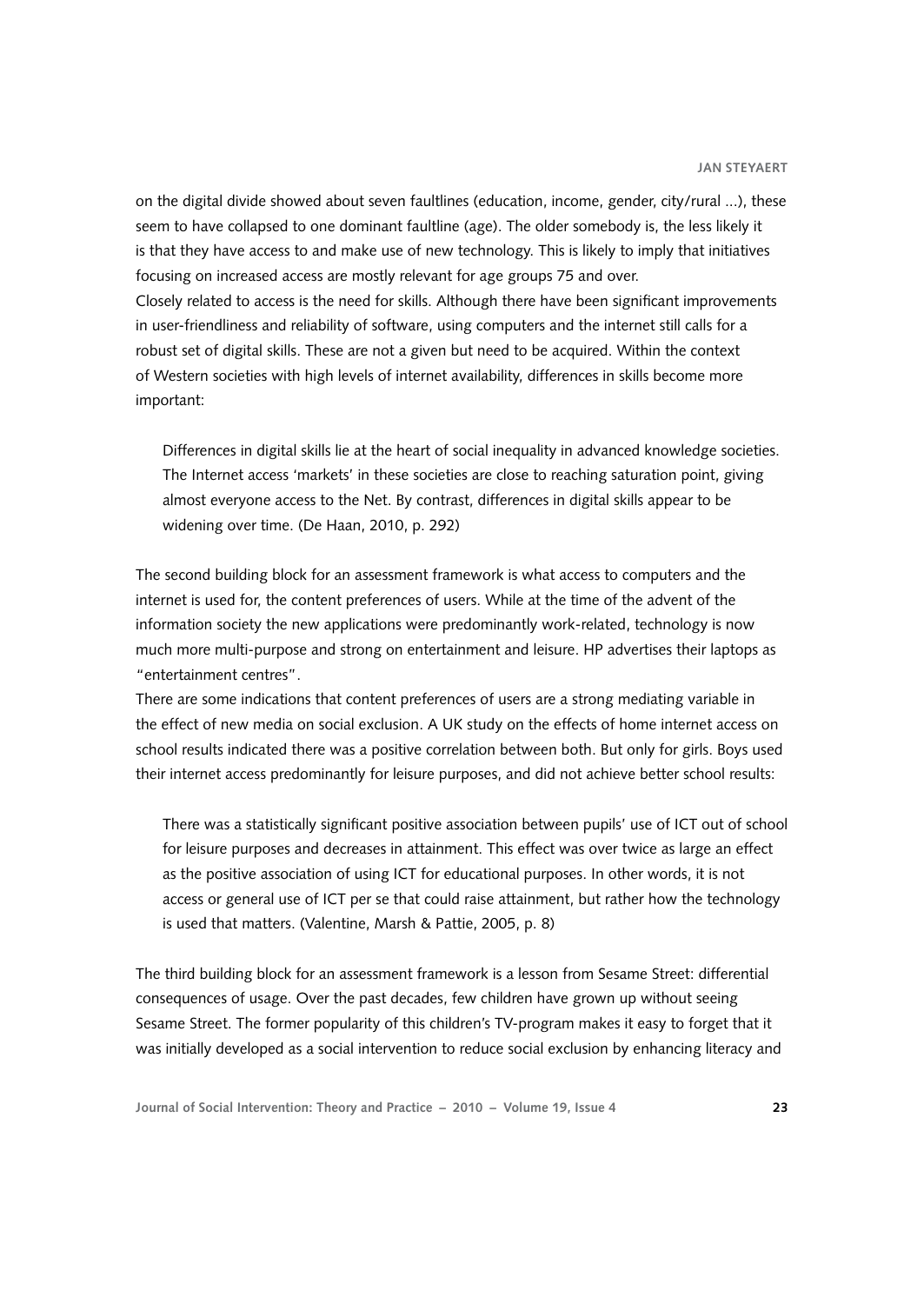numeracy: it had a curriculum. And although most research indicates the latter goal was reached, some suggest that the main goal of reducing social exclusion has not been attained. Sesame Street would enhance the literacy and numeracy of children of well-off households more than that of children in poor households, and consequently contribute to more social exclusion (Cook, Appelton, Conner, Shaffer, Tamkin & Weber, 1975).

This phenomenon is known as the Matthew effect and can be seen in different areas of social policy. Work from Jo Blanden in the UK on social mobility strongly indicated the democratization of higher education during the last decades of the 20th century has had a similar effect: more students participated in higher education but on average they came from better-off households (Blanden & Machin, 2004). As a consequence, social exclusion (in relative terms) increased and social mobility decreased: these were precisely the effects the democratization of higher education sought to overcome.

## THE "EFFECTIVENESS LADDER"

These three building blocks for an assessment framework are more specific to social inequality and e-inclusion initiatives. They need to be matched with the more general framework of evidence-based practice, as developed within medical care but later expanded to other caring professions. As an assessment framework, evidence-based practice is very democratic in the sense that it provides room for every intervention to prove its effectiveness, even if the underlying theoretical assumptions are contested. However, that same approach of evidencebased practice is very undemocratic when it comes to the ways in which effectiveness can be demonstrated. Not every claim about what works and what doesn't work is treated equally. The methodology used to support such claim is severely scrutinized and appraised. The central concept to do so is the so-called effectiveness ladder (see e.g. Thyer, 2006). Although it is available in many varieties, the core idea is common to all. The effectiveness ladder classifies and orders methodologies according to their strength and trustworthiness. Each higher level implies a more elaborate and rigorous methodology, resulting in increased strength of the claims made.

The first level on this effectiveness ladder consists of expert opinions, descriptive studies or case studies. These can contain rich information, but can also be very subjective. Another expert or another researcher looking at the same case could draw very different conclusions. The claims made on the basis of only this kind of study are therefore weak.

It is not common, but one could introduce a zero level on the effectiveness ladder to highlight that the first level has some advantages compared to other evidence. This zero level would consist of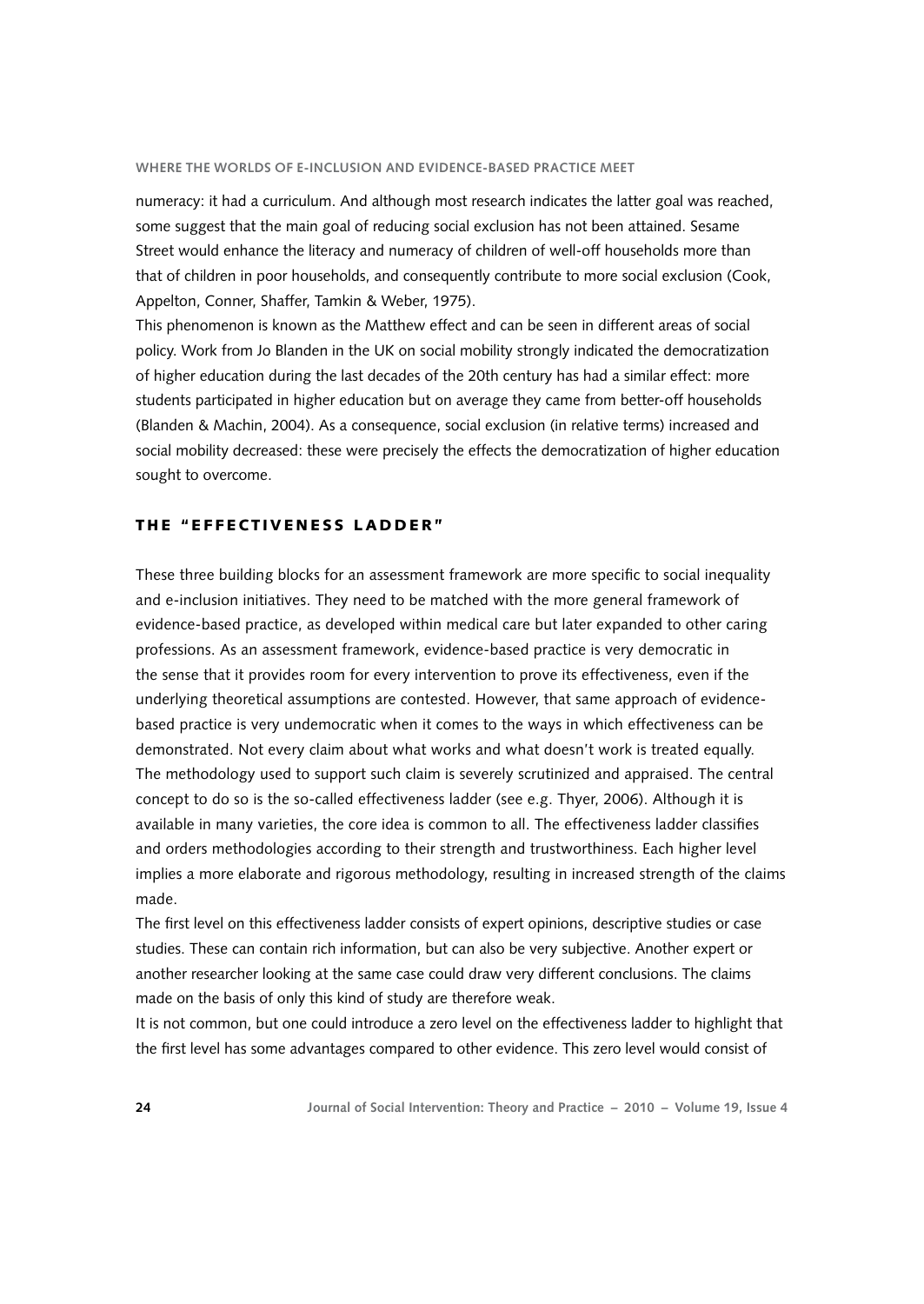highly subjective marketing information about some specific intervention. Although within the social sector very few people make money out of marketing social interventions, there is a lot of marketing, a lot of spreading good news about how things are done. The aim is probably more to gain recognition and fame and spread enthusiasm about a certain approach more than for financial gain. Also, a lot of the generally available information is aimed at funders and is part of accounting for project funding. As such information is mostly generated and made available by those having a strong interest in the social intervention (or by people paid by them, e.g. freelance journalists producing flashy leaflets), the claims based on this type of information should be treated with caution.

One step higher on the second level of the effectiveness ladder are the cohort studies and non-experimental studies. They allow us to identify correlations, e.g. wherever we see high levels of access to the internet we see higher school results. Given such information, one might develop a policy to increase internet access for school children. However, a correlation is far from proof of causality and basically says nothing about a possible relation of that causality. As can be seen in the example given earlier, it is not high levels of internet access that have an impact but what one does with the new opportunities.

The evidence gets stronger on the third level of the effectiveness ladder where we encounter experimental studies. In these, the desired outcomes can be measured in groups, some of which have been subject to the social intervention whose effectiveness we wish to assess, and some have not been subject to such intervention.

The holy grail of evidence based practice, the strongest available methodology to demonstrate effectiveness of an intervention, are the random controlled trials (RCTs) and this forms the fourth level of the effectiveness ladder. A sample of the target population is randomly assigned to either receive the intervention or have some other kind of treatment or placebo. When possible, the setting is "double blind" so that neither the participants nor the professionals know which person belongs in the experimental group and which in the control group. Resulting differences can strongly be attributed to the intervention, hence demonstrating its effectiveness (or lack thereof).

There is some discussion as to whether the strength of claims based on random controlled trials can be increased by combining the results of a series of such effectiveness studies through systematic reviews (Littell, Corcoran & Pillai, 2008). On the one hand, this results in stronger evidence as it combines the power of the underlying individual studies. The disadvantage however is that all of these can have used slightly different methodologies, slightly different interventions, slightly different questionnaires, making it difficult to combine their results objectively into one systematic review.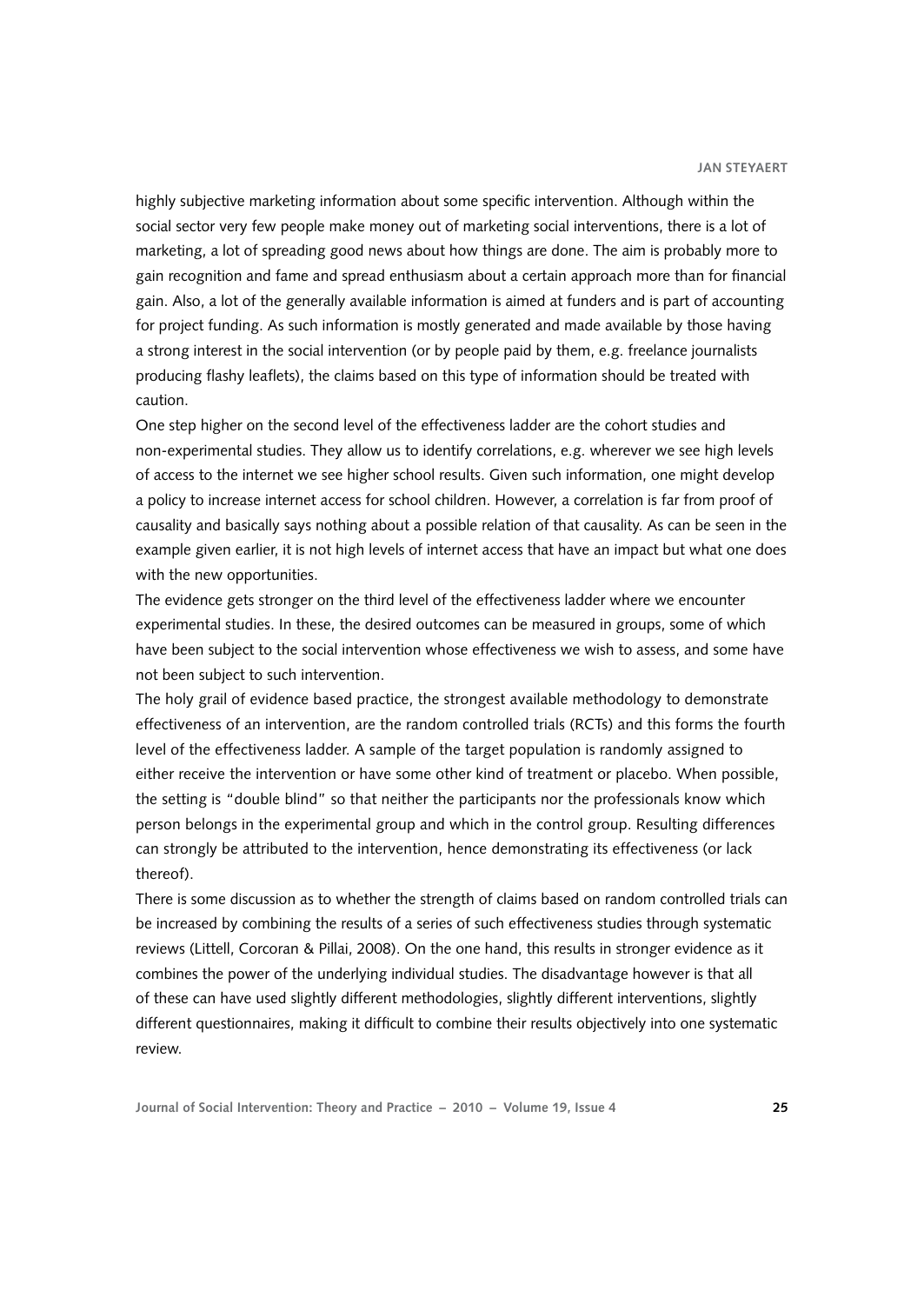The approach of evidence-based practice started off in medicine but has now expanded to other caring professions, including social work and social policy. Results from effectiveness studies are assembled by initiatives such as the Cochrane collaboration (health care) or the Campbell collaboration (education, crime and justice, and social welfare). Additional to these international initiatives, many countries have their own national clearinghouse for evidence-based practice. These include the Research Register for Social Care at SCIE (Social Care Institute for Excellence, UK) and the database "effectieve interventies" [translation: effective interventions] at MOVISIE (the Netherlands).

# THE NEARSIGHTEDNESS OF EVIDENCE BASED PRACTICE

The effectiveness ladder as commonly used within the evidence based practice approach is an essential component of any assessment framework, and very useful in assessing e-inclusion initiatives. It allows us to move beyond the all-too-easy democratic labelling of every project as "good practice". However, there is also the danger of becoming entrapped in nearsightedness, as demonstrated by several evidence-based practice initiatives. The nearsightedness results from a very strong focus on the quality of the research methodology and positioning (effectiveness research on) interventions on the effectiveness ladder while paying no or far less attention to other quality parameters.

One such parameter is the effect size. Imagine two social interventions being used to address a specific problematic situation (say vulnerable young people not having access to and not using the internet). For the sake of the argument, let us imagine intervention A implies provision of internet access at the local library, and intervention B providing low cost computers and access for home usage. Both might be the subject of effectiveness research, resulting in e.g. intervention A being described as a case study, and intervention B being subject to a random controlled trial. A nearsighted application of evidence-based practice might result in intervention B being favoured above intervention A, as it has been subject to much more rigorous research. But how about effect size? After all, we know that statistical relevance is not necessary the same as clinical relevance. Intervention B might have a stronger evidence base and be statistically significant, but possibly also have a much smaller effect than intervention A (and consequently clinically be less relevant).

It is consequently necessary to not only use an effectiveness ladder, but expand any assessment framework with a second dimension on effect size. There are some statistical measures to quantify effect, such as Cohen's d which can vary between -2 (strong negative effect) and +2 (strong positive effect) (see Cohen, 1988).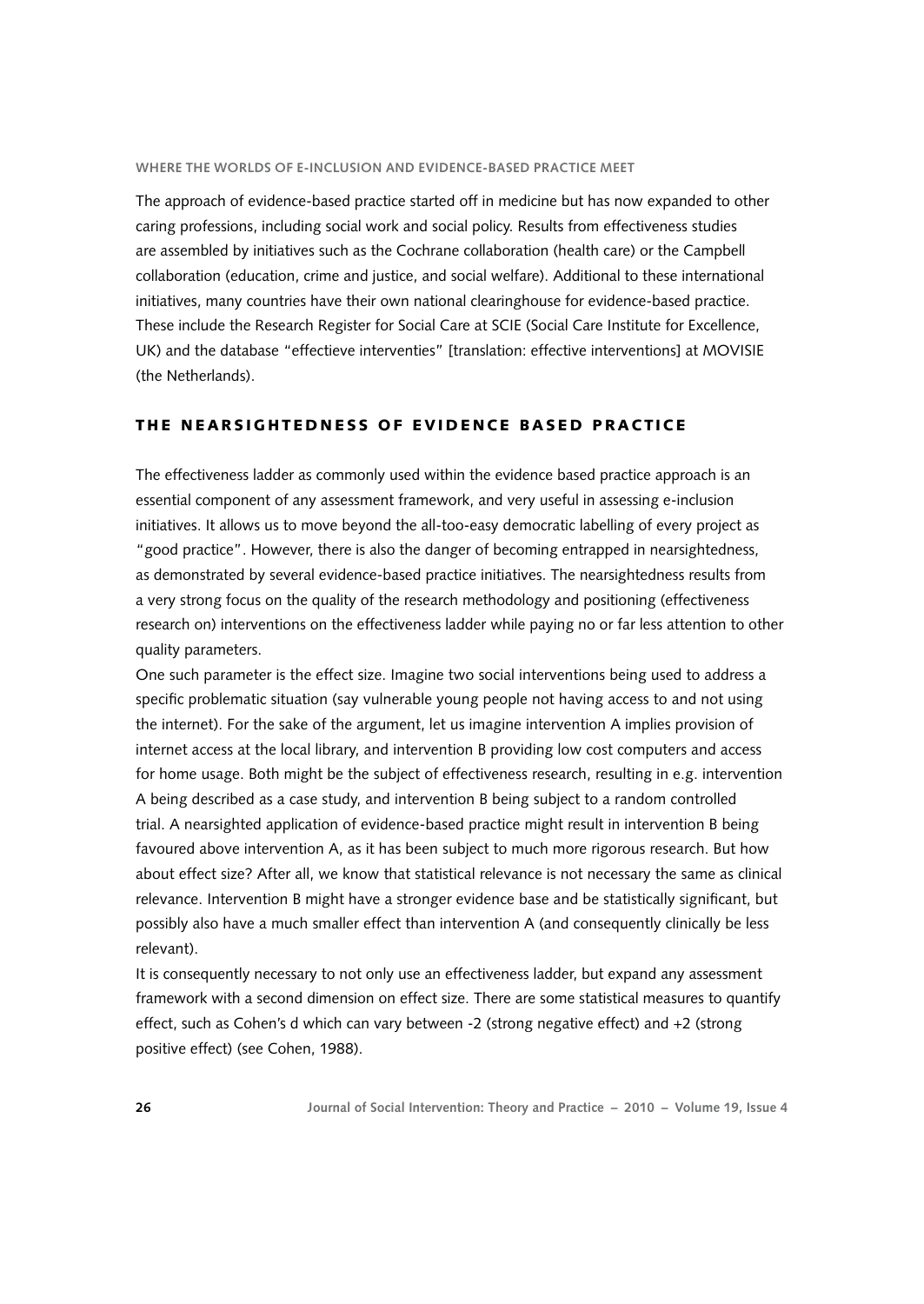Given the numerous complications with measurement outcomes of social interventions and going back to the remarks made earlier in this article, we could also look for an ordinal effect size variable rather than interval variables such as Cohen's d. This would take the form of a continuum along which different social interventions can be placed. The continuum has five "positions":

- -1: technology applications and initiatives that are detrimental for social inclusion, resulting in increased exclusion.
- 0: technology applications and initiatives that are neutral towards social exclusion, having no effect.
- +1: technology applications and initiatives that are good for social exclusion, that result in social gains for everybody.
- +2: technology applications and initiatives that are good for social exclusion, that result in social gains for everybody and very strong gains for those at the bottom of the social ladder.
- +3: technology applications and initiatives that have people at the bottom of the social ladder as their exclusive target group.

Technology applications/initiatives in category -1 to +2 are mainstream and could be based on what you can buy at MediaMarkt or PCWorld. Those in category +3 are not mainstream but "niche market" and consequently call for plenty of resources (e.g. a website for a specific group but relying on a community worker being involved). One could argue that applications/initiatives of category +2 are "the holy grail" when it comes to using technology to decrease social exclusion.

Different applications and initiatives can be positioned along this continuum. Where, e.g. would facebook.com be? Would spending time on it expanding your virtual social network and sharing information with "friends" help to combat social exclusion, or would the time displacement associated with it reduce your chances on the labour market? After all, an hour spent on facebook is an hour not used for other activities. But then, do you position facebook.com as a general application within this assessment framework, or specific usages of facebook.com? It is easy to see it makes a difference whether you use facebook to maintain social networks or whether it is a platform for idle chat and farm maintenance (how many friends do you see on facebook playing Farmville?).

The same questions apply to less general applications of new media such as targeted initiatives in the area of e-inclusion. There are numerous initiatives in this area. The ongoing SHARE-IT European project provides an example. In this initiative, the Polish organization U Siemachy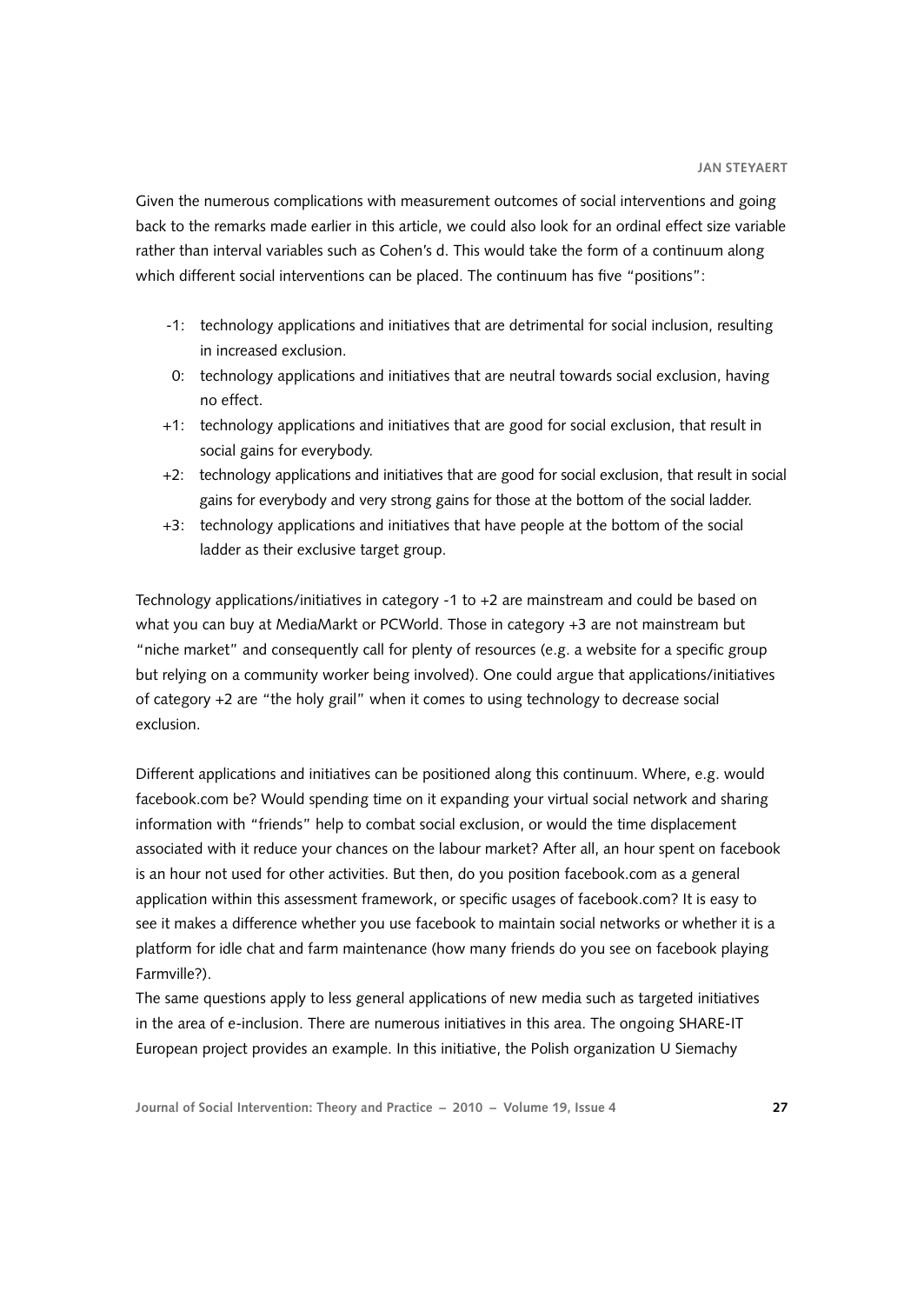(see [www.siemacha.org.pl](http://www.siemacha.org.pl)) and the Romanian organization DGASPC Timis (see [www.dgaspctm.ro](http://www.dgaspctm.ro)) are trying to use new technology to address the problems faced by euro-orphans. Because many Polish and Romanian people work elsewhere in the European Union, their children grow up without much contact with their parents. This and similar initiatives are exploring e-inclusion opportunities. For them to move beyond the experimental stage, a proper assessment is a necessary condition.

Effect size is just one quality parameter that is often not taken into account when evaluating effectiveness research, thus resulting in nearsightedness. Another parameter seldom explored is costs. Imagine the same two social interventions being used to address a specific problematic situation (again vulnerable young people not having access to and not using the internet). Both might be the subject of effectiveness research, resulting in e.g. intervention A being positioned higher on the effectiveness ladder and having a higher effect size than intervention B. But what if intervention A costs ten times more to apply than intervention B? Maybe despite intervention B being weaker in evidence and effect, it is still wise to invest public funds in it because it is so much cheaper and can be organized ten times more than intervention A within the same available budget. So any assessment framework must also include data on the costs and replicability of interventions.

# **CONCLUSION**

We did not aim to build an overall and comprehensive assessment framework for e-inclusion initiatives in this paper. Rather we wished to problematize the overly democratic descriptions often given to such initiatives. The abundant application of the label "good practice" without much underlying effectiveness research is a strong indicator for this situation. It is strange to observe that most e-inclusion initiatives have not been evaluated beyond a project description to satisfy the funder's information needs. As a consequence, the absence of evaluation data implies little assessment of quality of e-inclusion initiatives is possible, whether in the assessment framework described in this paper or another one. As such, the analysis provided in this article should be perceived as a challenge to the myriad of e-inclusion initiatives to make evaluation a critical ingredient of their work, and not just an element in the reporting requirements of the funders.

Many of the ideas in Bacon's technology utopia have become reality. Bacon's utopia overall became a realized utopia (Achterhuis, 1998). For the utopia of e-inclusion to become a realized utopia, a higher level of scrutinizing initiatives in terms of effectiveness is needed. If so many are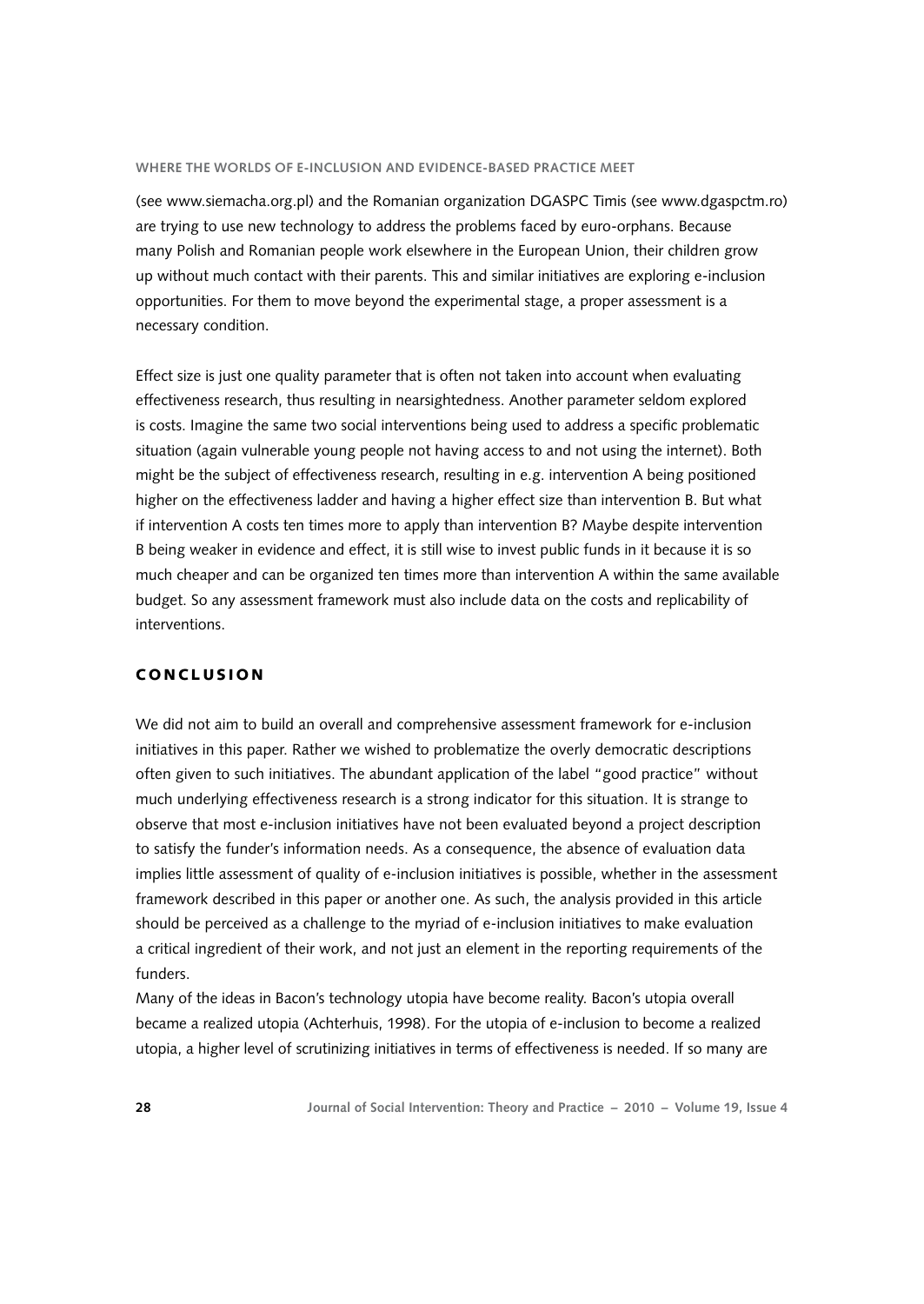<span id="page-10-0"></span>"fellow travelers" in technology based utopias and believe technology based projects can help in addressing current social problems, there is an urgent need to start evaluating the myriad of initiatives and learn about what works when and for whom.

## **NOTE**

1 Although there often is, there need not be a negative connotation to the term *utopia*. It can refer equally to a hopelessly naive dream about what the future will or should look like, as to a dream that provides the seeds for progress: a dream that articulates the unachievable in order to accomplish the achievable.

## R E F E R E N C E S

Achterhuis, H. (1998). *De erfenis van de utopie* [The heritage of Utopia]. Baarn: Ambo.

Bacon, F. (2010 (original 1626)). *The New Atlantis*. Rough Draft Printing.

- Blanden, J., & Machin, S. (2004). Inequality in the expansion of higher education. *Scottish Journal of Political Economy, 51*(2), 230–249.
- Cohen, J. (1988). *Statistical power analysis for the behavioral sciences* (2 ed.). Hillsdale, NJ: Lawrence Erlbaum Associates.
- Cook, T., Appelton, H., Conner, R., Shaffer, A., Tamkin, G., & Weber, S. (1975). *Sesame street revisited: a case study in evaluation research*. New York: Russell Sage Foundation.
- Fischer, J. (1973). Is casework effective? A review. *Social Work, 18*(1), 5–20.
- Fischer, J. (1978). Does anything work? *Journal of Social Service Research, 1*(3), 215–243.
- Haan, J. de (2010). Being late on the curve; social consequences of being on the wrong side of the digital divide. In E. Ferro, Y. K. Dwivedi, J. R. Gil-Garcia & M. D. Williams (Eds.), *Overcoming digital divides: constructing and equitable and competitive information society* (pp. 292–308). Hershey, PA IGI Global.
- Littell, J. H., Corcoran, J., & Pillai, V. (2008). *Systematic reviews and meta-analysis.* Oxford: Oxford University Press.
- Rheingold, H. (1993). *The virtual community, homesteading on the electronic frontier*. Rading: William Patrick.
- Steyaert, J., & Gould, N. (2009). Social work and the changing face of the digital divide. *British Journal of Social Work*, *39*(4), 740–753.
- Thyer, B. A. (2006). What is evidence-based practice? In A. Roberts & K. Yeager (Eds.), *Foundations of evidence-based social work practice* (pp. 35–58). Oxford: Oxford University Press.